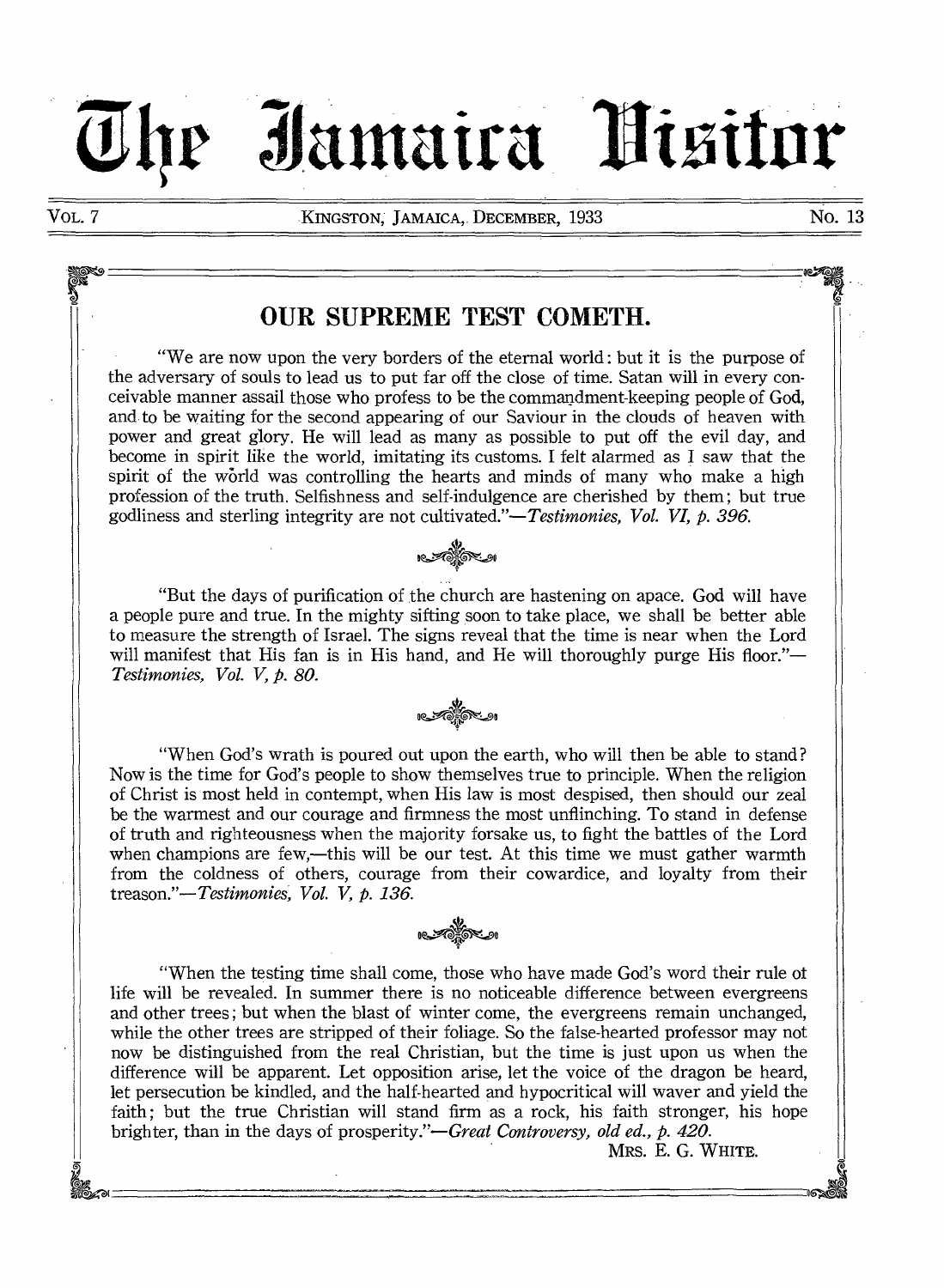#### LETTER FROM AN OLD FRIEND

As it would be most impossible for us to write a personal letter to each of our brethren and friends in Jamaica, we desire to extend our greetings to each one through the columns of the VISITOR. We have received many letters from workers, individual members, and friends during the almost seven years since leaving your fair land, and have written many letters ourselves and shall continue to do so, yet we trust that each one will receive these few lines as an individual letter, and any replies will be greatly appreciated, we assure you. The many kindnesses shown us by workers, church leaders and treasurers and laity in general can never be forgotten. What a pleasure and joy it would be to us to have the privilege of visiting you again! We often take a review of the ten years sojourn with you, and can truly say that it was a time of great blessing and inspiration to us, a time most pleasant to look back upon. We are still influenced to greater faithfulness by your loyal devotion to the cause you love, and from your generous and forgiving spirit, we know that our mistakes have been forgiven and forgotten.

The VISITOR is a most welcome guest to our home each month, and we read it like a letter from home, because we truly can't get away from the idea that Jamaica is home to us. We love the dear brethren and friends there and we love the place. However, the Lord has seen it best to call us to another land, an entirely different people and different customs and language. For several years after coming here James always called himself a Jamaican, but now he seems to think he is a Mexican since it is just as easy for him to speak Spanish as to speak English. After all, we are all one great family which the Lord is uniting from every nation, kindred, tongue, and people. What a miracle it is that such a thing is being done! It seems all the more marvelous, too, when we see how the nations of today are talking peace and unity yet at the same time preparing to slaughter one another with every conceivable means and deadly weapons. As the contrast between God's plan and that of the world becomes more and more pronounced, we can more appreciate and better comprehend the words of the Apostle Paul in I Tim. 3: 16,—"And without controversy great is the mystery of godliness."

We rejoice with you for the progress the work is making there. The Lord has truly blessed the leadership and faithful cooperation of workers and laity. It is very encouraging to read the good reports through the VISITOR, and just here we wish to extend our thanks to the Conference for so kindly sending this paper to us each month, and can truly say that it is one of the best papers of the kind we receive.

You will all remember Elder and Mrs. C. E. Wood who worked so faithfully there for a number of years. We are so thankful to have them here with us, and they are just as faithful and energetic as ever before, and the blessings of the Lord are attending the work.

The Tampico cyclone has brought great disaster in that section of the field, but thus far we have not heard of one of our brethren losing their lives, while we read of the dead being stacked up in heaps of ten and one hundred. How good God is to His people.

We close with Christian greetings to all.

J. G., MRS. PETTY and JAMES.

Monclova 61—A,

Mexico, D.F.

# LETTER FROM AN OLD JAMAICA WORKER.

Poona, India, Sept. 29, 1933.

Dear Editor, JAMAICA VISITOR,

Your issue telling of the dedication of the Moore Park Church has just come to hand. What memories it has recalled! It only seems yesterday, when a young married couple landed in Port Antonio to open up the work of this message. But it was July 5, 1898-35 years ago. The harbour was full of American war boats and newspaper despatch boats, it being the day after the naval battle off Santiago that made history. Elder Haysmer had erected an iron tabernacle which had been donated by friends in Illinois. The tops of the windows and doors did not "jibe," and the roof was low. Elder Haysmer could only stay one day.

The only Seventh-day Adventist in all that section was Brother McKenzie. One of my first duties was to labour with this brother because he felt it his duty to chastise his wife for attending market on Saturdays to meet her friends, and incidentally to sell her produce.

We began meetings. The first night a few straggled into the very large auditorium, but the low windows were packed. The next night a few more ventured in to hear the "Seven days adventurers !" By the end of August we had our first baptism. I do not remember the names of those who were baptized,, but Brother and Sister Cummings, and Brother Speed, and a sister of his with about four others made up the number. We rented some ground from the Titchfield Trust. What a time we had securing the land! We were so sure the Lord would come before

twenty-five years' lease expired, for we had not yet seen India and Asia, and in common with all our people, did not realize the magnitute of the task to be accomplished before Jesus could come. The years since have written deeply in our hearts that it "is not time but a task that lies between us and the return of our Lord."

After the baptism the urge was upon us to reach out to other towns. I wrote Elder Haysmer asking him for a tent. But there was no 60¢ a week Fund in those days, and no annual budget. The main source of income was the Annual offering and what our people would remember to give from week to week, which they often entirely forgot.

Elder Eastman was away over at Southfield, and hearing of my request, offered to divide his tent with me and let me have the fly of it. You cannot realize how joyfully we accepted that fly of a tent.

We first went to Hope Bay, and then up to Swift River. We shall never forget those Swift River days. It was not very long before we had a church organization and then what could we do for a church building !There were the Grays, and Brother and Sister Hamilton and others, whose names have faded. Well we decided that since there was no money in the treasury, but there were forests and mango trees and lots of limestone, we would just shoulder our axes and build a lime kiln, and go to the woods and see what could be done and when the lime was burned we had already cut out the sills, the plates, the uprights, and the rafters. The foundations were laid, but we wanted a roof worse than anything we could think of and where was it to come from?

I had written home to a dear old lady who had accepted the truth under my labours just before going to the Mission Fields. She had been a staunch Christian Scientist, but the Lord had touched her heart and now she was a staunch Adventist. One Friday I went on my bicycle to the Hope Bay Post Office (Mrs. Enoch was one of the first ladies in Jamaica to ride a bicycle) and received \$60 from this good Sister. In all my experience over the years since, and I have raised hundreds of thousands of dollars, I have never received a gift that seemed as much as that \$60. Anyway we had our roof.

One incident comes back to my mind. While we brethren worked erecting the church building the sisters took turns bringing us dinner. One day somebody got their wires crossed. We had come down for our mid-day meal, in abundance that only our Jamaica sisters knew how to supply, and having finished and climbed up once again for the work, a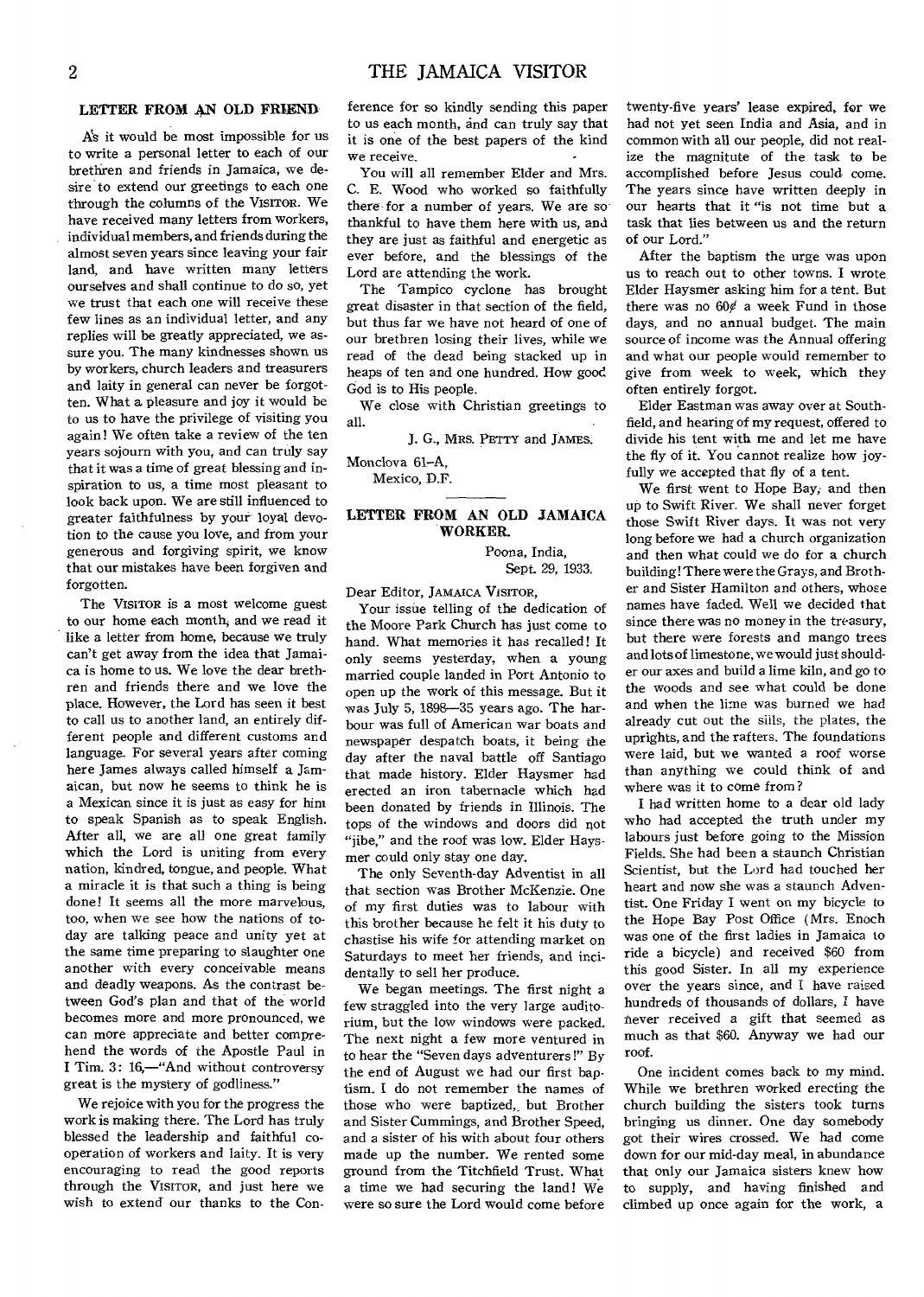second dinner arrived. I apologized as best I could and asked the sisters to excuse us. Everybody was disappointed, even the brethren -who were working with me. At first I did not sense the depth of their disappointment, until one very pointedly suggested that it did seem a pity for so much good food to go to waste —so I took the hint and the other brethren descended for the second dinner.

It was in November, 1899 that everybody in Swift River walked the streets all the night looking for the falling of the stars that did not come. The Lord had already given the sign. This is 1933 just 100 years since that sign was first given. Men so soon forget, who knows but He may once again remind a heedless world.

From Swift River we had pushed on over the hills and across the streams to visit an interested family by the name of Dunbar. So when our Swift River church building was occupied we had no more use, for that fly of a tent there. Well we packed it up and crossed the hills to Moore Park, renting a little house that had been newly built near a beautiful running stream, just as is found so many places in Jamaica. How well we remember that stream. Mrs. Enoch used to wash her kneading board in the clear running water which soon attracted many fishes, it was a delight to stick our bare feet in the water and let them nibble at our toes—we were young and giddy in those far off days!

But we soon had a good interest and the fly of -a tent covered a good congregation every night. But opposition arose, and when we reached the "State of the Dead," as our subject, it became quite violent. One local preacher announced that his sermon the next Sunday would be on "the rolling calf duppie" that was troubling the District, and arouse the people to do something about it. Very fortunately-one who was attending our meetings and was very much interested discovered the secret and came and told me. I announced for my morning sermon of that day of the evening sermon of the other man that my subject would be "The Rolling-Calf Duppie." We surely had a crowd! I then told them that we had caught the duppie—it was a dog that was usually tied over in another district, and who had broken loose and came during the night times nosing around the kitchens and under the houses for food. Some of the superstitious had heard the rattling of his chain and hence the story that had really frightened the people and was setting many of them against us.

Well, the time came when we had to build a church. So we repeated the Swift River story. How well I remember that hill side which we climbed every day,

 $\cdot$ 

working under great pressure for the heavy rains were approaching, and if we did not get that kiln built and lighted, well we would have no lime and no church. But those clouds began to gather and we were not ready. We redoubled our energies. Then the faction which was opposed to us called a special week of fasting and prayer, praying that the Lord would send the rain soon and spoil the Adventist lime kiln.

But the rain held off until the day for lighting the kiln. We had arranged it so carefully. Would it light and burn? We remained the day with it, until it was well alight and went home, only to wake up in the night with one of the worst rain storms that I had ever seen in Jamaica, and that is saying quite a bit. It rained day and night for a week. Rivers were over their banks, everybody was tied to his house. Nobody knew what had happened to the Adventist lime kiln. But finally the rain stopped, and you can guess who were first up that hillside! To our great joy we found that the kiln had burned right through the rain, and there was an abundance of first class lime ready for us. The enemies had been rejoicing that the Lord had "outed" the fire in answer to their prayers. It was a pleasure for me to send word to them that they should have urged the one to whom they had prayed to be just a little quicker, for that kiln had burned right through the storm. So another victory was won for the truth.

Then there was that other experience. We had our little church just about ready to occupy when some one awakened me early in the morning to tell me that the fly of a tent in which our meetings had been held hitherto had been cut up in the night and carried away. Once again we were anxious. If the people were able to do that and get away with it, public opinion was likely to turn against the new message that was fighting to gain foothold in a new area. Brother Dunbar and I did some of the most detective work of our experience. Finally a clue led us a away back in the mountains over trails that were dripping wet to a certain house. It was locked, but a window was opened, and there on the bed was our tent or what was left of it, we found it had been made into sheets, and dresses for the women of the house, (they were not married), and a lot of other useful things.

The police captured the man and on the way to Buff Bay one dark and rainy night they were leading him handcuffed. But the remnants of the tent were wrapped in a big bundle which he was carrying on his head. Asking that one hand might be left loose to balance his bundle, they sat down to rest under an overhanging rock. Everybody was tired, and slept, and the first thing they knew the prisoner was gone, handcuffs and all. He was never caught. Afterwards it was learned that he had crossed the mountains to Kingston and escaped to Panama, where he was compelled to remain for ten years. So he lost his fields and crops, and was exiled, and once again the Lord had worked to vindicate His truth. At this distance, and with the truth so well established as it is in Jamaica now, it is difficult to realize how the favourable solution of such comparatively minor matters was necessary to establish the prestige of a new message that had never before been heard of.

How well I remember when a young man by the name of Dunbar was selected as Leader of that new church. Could we entrust so much responsibility to so young and inexperienced a man ? Then just a little later one of the young ladies named Grey, from Swift River came over, and a beautiful little wedding was held—she had been in the Message a year longer, and we felt a little better.

And now 34 years have slipped by, and here I receive a paper away over in India telling me of the dedication of a new church building at Moore Park, and an attendance from all sections with M. L. C's and what not present, taking part in the service, and what is best news of all that H. A. Dunbar is still the Leader of the church. Then Sister Burgess, and the Henriques family, who accepted the truth a little later at Buff Bay after we had been sent on to Trinidad, and the Port Antonio Ohurch choir,—really can you be surprised to hear that tears of joy welled up in the heart of a missionary away over in India, struggling with a greater problem than ever Jamaica could present, and that he was impelled to turn aside from editorial duties and sit down and write this long, long epistle. "I have no greater joy than to hear that my children are walking in the truth."

The Bible warns us against "losing our first love." To Mrs. Enoch and me Portland Parish of Jamaica, and the five churches we raised up in a little more than two years, and with about 200 baptized, five church buildings built, is our first love experience. In all the years of wandering nothing has ever displaced it. How joyfully those folks up in the mountains back of Port Antonio cut out their timbers and carried them miles over the hills to build their little church. And Sherwood Forest! the last bit of work we did in Jamaica. It was there that I was inducted into the mysteries of splitting cocoanut leaves and laying them so that they made a water-tight and cool roof for the little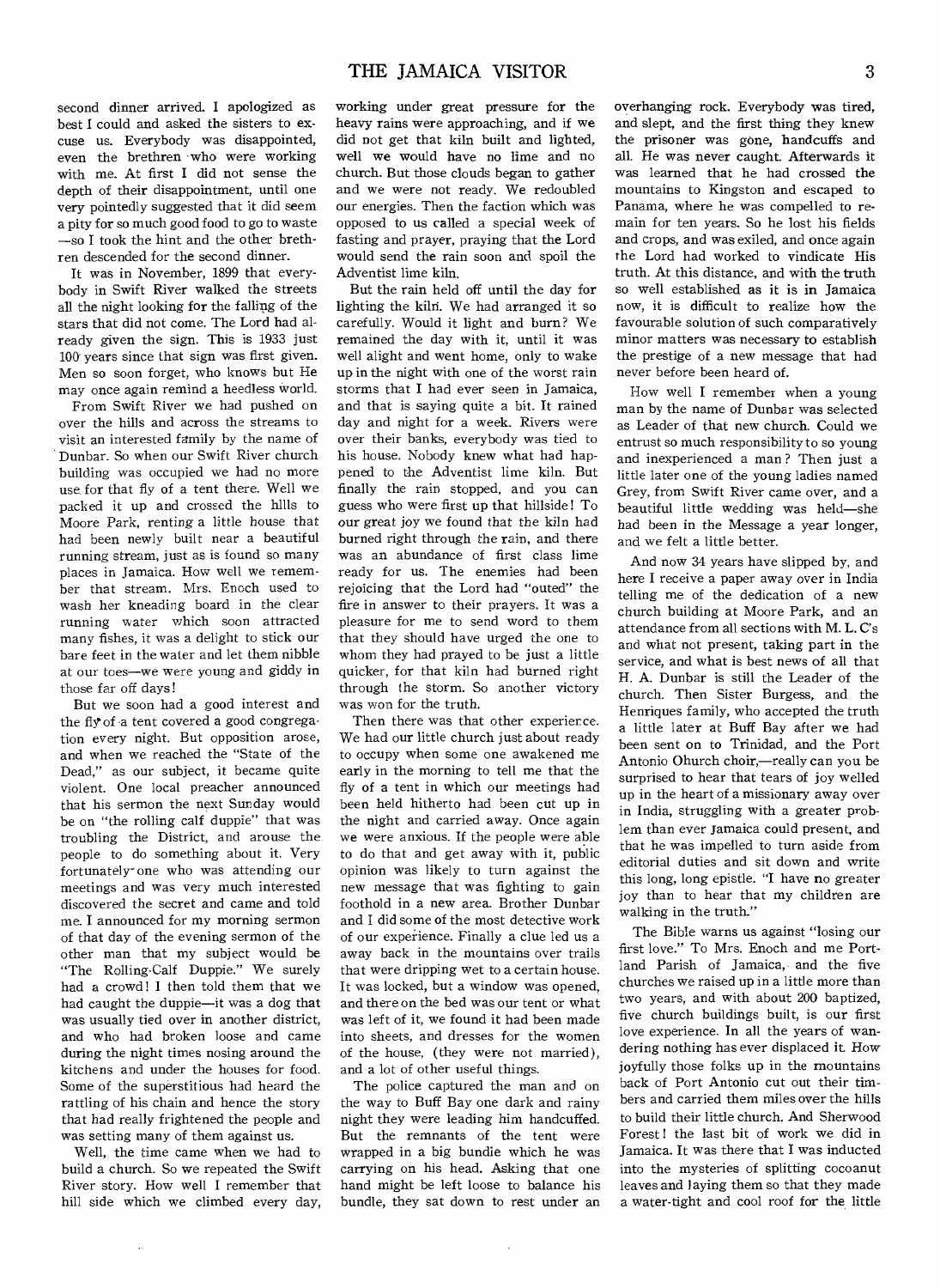| REPORT OF TITHE AND OFFERINGS FOR MONTH OF Manchioneal |           | 1.12.1 | $0.18, 3\frac{1}{2}$ | 0.18.92 |
|--------------------------------------------------------|-----------|--------|----------------------|---------|
| OCTOBER 1933.                                          | Mt. Terza |        |                      |         |

|                                    |                      | <b>OCTOBER 1933.</b>   |                       |                        | Mt. Terza                                 |                                               |                                    |                               |                                             |
|------------------------------------|----------------------|------------------------|-----------------------|------------------------|-------------------------------------------|-----------------------------------------------|------------------------------------|-------------------------------|---------------------------------------------|
|                                    |                      |                        |                       |                        | Maryland<br>Milk River                    |                                               | 0.8.1                              |                               |                                             |
| Churches and<br>Companies          | Tithe                | S. School<br>Offerings | Offerings<br>to Miss. | Harvest<br>Ingathering | Moore Park                                | 3. $0.10\frac{1}{4}$                          | 1.16. $7\frac{1}{4}$               | 0.0.4                         |                                             |
| Amity                              | $2.10.3\frac{1}{2}$  | 1. 7. $9\frac{1}{4}$   | 0.0.0                 | 0, 0, 0                | Mandeville                                | 9. 8. $0\frac{1}{4}$                          | 3.17.10                            | $0.0.4\frac{1}{2}$            | 4. 1. 2                                     |
| Auchtembeddie                      |                      |                        |                       |                        | March Town                                |                                               |                                    |                               |                                             |
| Axe and Adze                       | 1. 2. $8\frac{3}{4}$ | $0.12, 3\frac{1}{2}$   |                       |                        | May Pen                                   |                                               |                                    |                               |                                             |
| Ballimonay                         |                      |                        |                       |                        | Mile End                                  | 1. 4. $1\frac{1}{2}$                          | 0.12.9                             |                               |                                             |
| Bamboo                             |                      |                        |                       |                        | Montego Bay                               | $3.1.0\frac{1}{2}$                            | 0.18.6                             |                               | $0.7.4\frac{1}{2}$                          |
| Beverley                           | 1. 8. $7\frac{3}{4}$ | 1. 3. 4                |                       | 2.4.3                  | Morant Bay                                | $5.18.2\frac{1}{2}$                           | $0.13.10\frac{1}{2}$               | $0.0.4\frac{1}{2}$            | 6. $9.11\frac{1}{2}$                        |
| Bird's Hill                        | 3. 3. $0\frac{1}{2}$ | 0.11, 3                |                       |                        | Mt. Carey                                 | 0.14.8                                        | $0.5.1\frac{1}{4}$                 | 0, 0, 3                       | 1. 1. 8                                     |
| Bryant Hill                        | 0.12. $8\frac{1}{4}$ | $0.3.7\frac{3}{4}$     | 0.1.5                 | 0.4.6                  | Mt. Peace                                 | 3.4.4                                         | 1. 1. $7\frac{1}{2}$               |                               | 0.6.0                                       |
| <b>Blue Hole</b>                   | 1.7.2 <sub>4</sub>   | 0.0.11                 |                       |                        | Mt. Providence                            | 0.19.10                                       | 0.4.3 <sub>4</sub>                 | 0.0.6                         |                                             |
| <b>Beeston Spring</b>              | 0.6.0                | 0, 8, 3                |                       |                        | Newell                                    | $1.18.11_{2}^{3}$                             | $0.10.3\frac{1}{4}$                |                               | 0.18.6                                      |
| <b>Bellas Gate</b>                 |                      |                        |                       |                        | New Port                                  |                                               |                                    |                               |                                             |
| Bagbie                             | 1.10. $2\frac{1}{4}$ | $0.19.11\frac{1}{2}$   | 0.1.9                 |                        | New Market                                |                                               |                                    |                               | 0.3.7                                       |
| Brittonville                       | $0.18.5\frac{1}{2}$  | $0.2.7\frac{1}{4}$     | 0.0.1                 | $0.5.3\frac{1}{2}$     | Old Harbour                               | $0.5.9\frac{1}{4}$                            | 0.9.11                             |                               |                                             |
| <b>Bonny Gate</b>                  | $0.11.2\frac{1}{4}$  | 0.10.4                 |                       | 2. 0. $2\frac{1}{2}$   | Olive Mount                               |                                               | 0.5.7                              |                               | 1.0.4                                       |
| Broadgate                          | 0.13.9               | 0.8.7                  |                       |                        | Orange<br>Ocho Rios                       | 0.18, 0 <sup>3</sup> / <sub>4</sub><br>1.16.6 | 1.18.11                            |                               |                                             |
| Blackwoods                         |                      |                        |                       |                        | Petersfield                               | $0.15.8\frac{1}{2}$                           | $0.10.$ 0                          |                               |                                             |
| Brown's Town                       |                      |                        |                       |                        | Prospect                                  |                                               |                                    |                               |                                             |
| Carron Hall<br>Campbell's Castle   |                      |                        |                       |                        | Plowden                                   | 0.1.5                                         | $0.18.4\frac{1}{2}$                |                               |                                             |
| Cornwall Barracks                  |                      |                        |                       |                        | Port Antonio                              | $2.10.2\frac{1}{2}$                           | $0.11.1\frac{1}{2}$                |                               | 0.18.8                                      |
| Contented Hall 0.8. $6\frac{1}{2}$ |                      | 0, 9, 1                |                       | 0.14.3                 | Port Maria                                | 1. 1. 3                                       | $0.13.$ $0\frac{1}{2}$             |                               | 3.1.0                                       |
| Coleyville                         |                      |                        |                       |                        | Porus                                     |                                               |                                    |                               |                                             |
| Cumberland                         |                      |                        |                       |                        | Riversdale                                | 3. 9. $1\frac{1}{2}$                          | $0.11.9\frac{1}{2}$                |                               | $0.6.1\frac{1}{4}$                          |
| Cooper's Hill                      |                      |                        |                       |                        | <b>Regent Street</b>                      |                                               |                                    |                               |                                             |
| Comfort Valley                     |                      |                        |                       |                        | Rollington Pen                            | 4, 8, 6                                       | 1.10.32                            |                               | 2.11.7                                      |
| Cornwall Mt.                       |                      |                        |                       |                        | Race Course                               | 0.6.0                                         | $0.12.$ 0                          |                               |                                             |
| Clermont                           | $4.10.5\frac{3}{5}$  | 1. 7. 1                |                       | $3.4.9\}$              | Reeves Mountain                           |                                               |                                    |                               |                                             |
| Coker                              |                      | 0.11.6                 |                       |                        | Robin's Hall                              |                                               |                                    |                               |                                             |
| Craig                              | 0.10.7               | $0.2.7\frac{3}{4}$     |                       | 0.3.3                  | Richmond Park                             |                                               |                                    |                               |                                             |
| Cave                               |                      |                        |                       |                        | Santa Cruz                                | 2.3.0 <sub>4</sub> <sup>3</sup>               | $0.9.3\frac{1}{2}$                 | 0, 1, 9                       | 0. 7. $3\frac{1}{4}$                        |
| Croft's Hill                       |                      | $0.4.5\frac{1}{2}$     |                       |                        | Salem                                     |                                               |                                    |                               |                                             |
| Devon                              |                      |                        |                       |                        | Sligoville                                |                                               |                                    |                               |                                             |
| Darliston                          | 1. 5. $3\frac{1}{4}$ | 1. 3. $2\frac{1}{2}$   |                       | 1. 8. $3\frac{1}{2}$   | Sav-la-mar                                |                                               |                                    |                               |                                             |
| Dalvey                             |                      |                        |                       |                        | Sheffield                                 | 1. 2. $5\frac{1}{2}$                          | 0. 4. $2\frac{1}{2}$               | $0.1.6\frac{1}{2}$            | $0.6.1\frac{1}{4}$                          |
| Dallas Castle                      |                      |                        |                       |                        | St. Ann's Bay<br>Sherwood Content0.16. 5} | $2.13.7\frac{1}{2}$                           | 1. 2. $2\frac{3}{4}$<br>$0.15.10*$ | 0.3.0<br>$0, 0, 3\frac{1}{4}$ | $2.17.6\frac{3}{4}$<br>1. 4. $3\frac{1}{4}$ |
| Dias                               | $0.3.11\frac{3}{4}$  | $0.3.4\frac{1}{4}$     |                       |                        | Sherwood Forest 1. 1. $3\frac{1}{4}$      |                                               | $0.6.5\frac{1}{4}$                 | 0.06                          |                                             |
| Duxes                              |                      |                        |                       |                        | Southfield                                | 1.0.0                                         | 0.9.0                              |                               |                                             |
| Everton Park<br>Flower Hill        | $0.17.10\frac{1}{2}$ | 0. 7. $0\frac{1}{2}$   |                       |                        | Sparish Town                              | 5. 1. $6\frac{1}{4}$                          | 1. 8. $1\frac{1}{4}$               | 0, 3, 2                       | 10. 5. $6\frac{1}{2}$                       |
| Fruitful Vale                      |                      |                        |                       | 0.11.6                 | Swift River                               |                                               |                                    |                               |                                             |
| Florence Hill                      |                      |                        |                       |                        | Spring Garden                             | 0.14.4                                        | 0.11.3                             |                               | 0.7.6                                       |
| Glengoffe                          | $0.13.2\frac{3}{4}$  | $0.7.0\frac{1}{4}$     | 0. 0. $7\frac{1}{2}$  | 0.8.0                  | Seaford Town                              | 3. 3. $9\frac{3}{4}$                          | 1.11. $0\frac{3}{4}$               |                               | $\cdot$ 1.11. $1\frac{1}{2}$                |
| Goshen                             | 0.11.9               | $0.4.4\frac{1}{2}$     |                       | 0.12.9                 | Springfield                               | 1, 0, 0                                       |                                    |                               |                                             |
| Green Castle                       |                      |                        |                       |                        | Troy                                      |                                               |                                    |                               |                                             |
| Grove Town                         |                      |                        |                       | 0.4.0                  | Trinityville                              |                                               |                                    |                               |                                             |
| Gayle                              | 4.18. $6\frac{1}{4}$ | 0.18.6                 |                       | 3.23                   | Thornton                                  |                                               |                                    |                               |                                             |
| Guy's Hill                         | $2.12.5\frac{1}{2}$  | 1. 7. $2\frac{1}{4}$   | 0.3.0                 | 1.15.0                 | Vaughansfield                             | 0.8.9                                         | 0.4.0                              |                               | $0.2.6\frac{1}{2}$                          |
| Hart Hill                          | 3.16.1               | $2.2.3\frac{1}{2}$     |                       | 1.3.6                  | Waterloo                                  | 0.2.7                                         | 0.7.9                              |                               |                                             |
| Hector's River                     | $0.5.8_2^1$          | 0.3.8                  |                       | 0.80                   | White House                               |                                               |                                    |                               |                                             |
| <b>Huntley Castle</b>              | 1. 1. 2              | $0.13.2_4^1$           |                       | 0.6.0                  | Water Mount                               |                                               |                                    |                               | 1. 4. $1\frac{3}{4}$                        |
| Jointwood                          | $2.2.9\frac{1}{4}$   | 1. 6. $4\frac{3}{4}$   | 0.2.9                 | 1.12. $6\frac{1}{2}$   | Williamsfield                             |                                               |                                    |                               |                                             |
| Kingston                           | 44.8.10              | $8.7.9\frac{3}{4}$     | 0.3.8                 | $31.11.1\frac{3}{4}$   | White Hill                                | 0.11.2                                        | $0.9.6\frac{1}{2}$                 |                               |                                             |
| Kencot                             | $0.19.2\frac{1}{4}$  | 1.3.5                  |                       |                        | Isolated & Conf. 39. 5. $8\frac{1}{2}$    |                                               | 0.4.6                              | 0.2.0                         | 98. 3. 6                                    |
| Linstead                           | $0.0.8\frac{3}{4}$   | $0.1.5\frac{1}{4}$     |                       |                        | Totals                                    | 189.14. 1}                                    | 55. 1. $4\frac{1}{2}$              | 1. 7. $4\frac{1}{4}$          | 191.10.52                                   |
| Long Bay                           | 0, 3, 4              | $0.2.2\frac{1}{2}$     |                       | $0.6.7\frac{3}{4}$     |                                           |                                               |                                    |                               | J. W. GROUNDS<br>Treasurer.                 |
| Little London                      |                      |                        |                       |                        |                                           |                                               |                                    |                               |                                             |

Seventh-day Adventists who have recently returned to Jamaica from Cuba and have not had their church membership transfered to the Jamaica Conference are requested to write to B. Bullard, Aparatado 210, Santa Clara, Cuba. For many years *Early Writings* in the cloth binding was sold at 5/- in this field. We are offering this book at a holiday price of  $3$ /-. This price will hold good until the end of the year. Get in personal touch with the *Spirit of Prophecy* by pro-curing a copy. Ministers and officers of the churches should co-operate to see that every Seventh Day Adventist family

at least has .a copy in its possession. Do you want to engage in systematic tract distribution ? Then send for a set of *Family Bible Teacher.* The price is only nine-pence (9d) for a set of 26 lessons.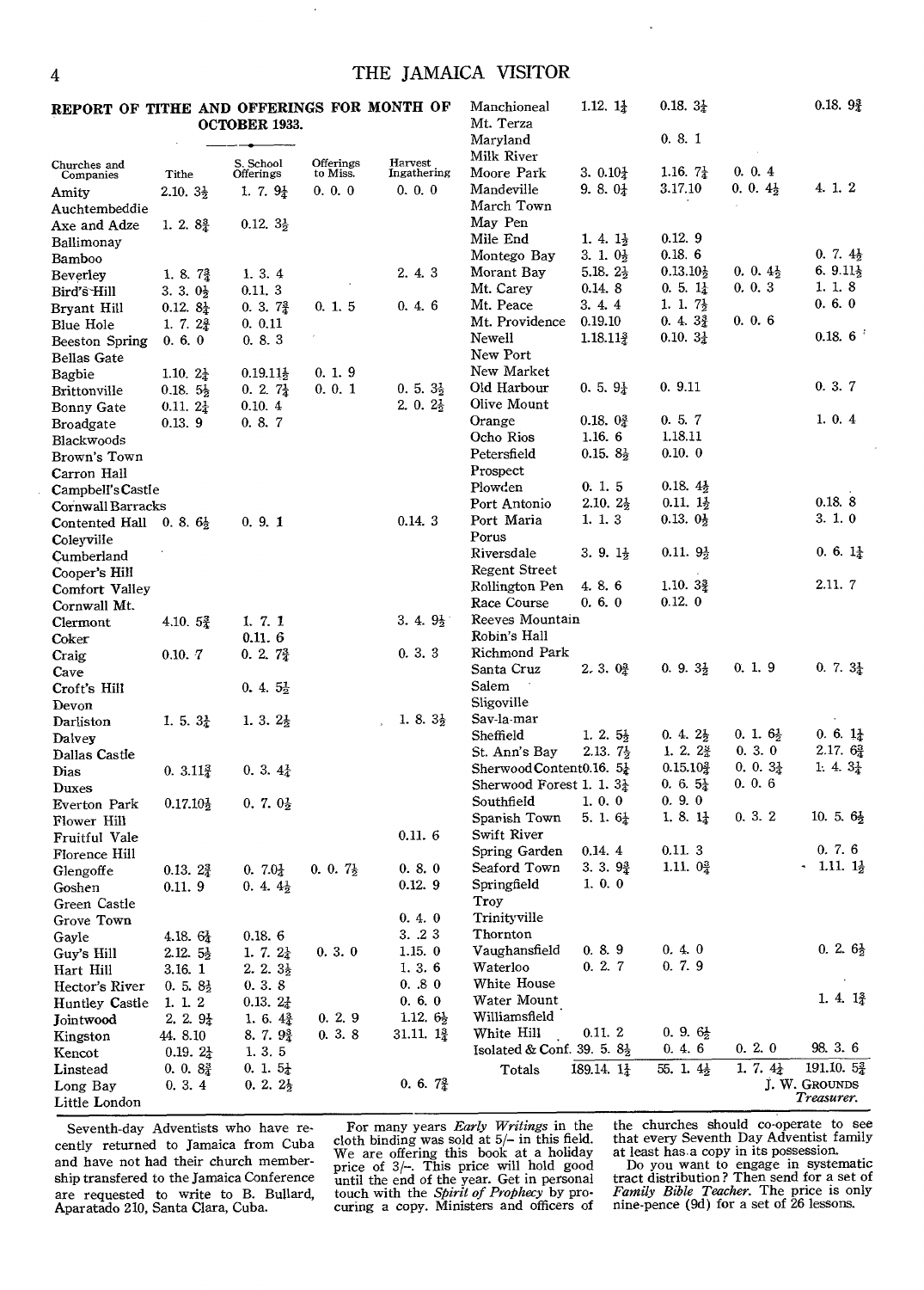church building for which we could not afford to buy galvanized iron.

I intended to say a little about our work in India, but your Editor will most certainly consign it all to the waste paper basket, if I do. I know, for **I** am an editor. That little girl born in Port Antonio in 1901, is now Mrs. Dr. Brayshaw, of Baldwin Park, California, with a home and family of her own ; the two little boys, one born in Barbadoes, and the other in Bombay, India, lie buried in one grave in the Sewri cemetery Bombay, and here Mrs. Enoch and I are in Poona India, one a little past and the other a little under sixty years of age, practically all the working years of which have been spent in the mission fields of the world. We send greetings to the dear brethren and sisters in Jamaica, particularly the Portland parish folk, none of whom we have ever forgotten.

> Yours in the Master's service, GEO. F. ENOCH

#### **VALEDICTORY**

It is known to most of our dear Brethren and Sisters in this island that in accordance with prevailing policies of the General Conference, that executive men should not hold office in one field for more than six years, the Division Committee has recommended that Mrs. Edmed and I should exchange fields with Pastor and Mrs. C. E. Andross, of the South Caribbean Conference. That Conference comprises Trinidad, Tobago, Grenada, the Grenadines, and St. Vincent, a group of Islands on the South-eastern side of the Caribbean sea. The change is to take place as from December 1. Therefore, simultaneously with the publication of this issue of the VISITOR, our official connection with the Jamaica Conference ceases.

Naturally, we have accepted the recommendation, though with great reluctance as regards Jamaica, where we have greatly enjoyed our labours and the many pleasant associations it has brought to us. We shall miss our dear friends and fellow labourers, and the ever entrancing loveliness and natural beauty of the island. In the interests of the work of God, we yield cheerfully to the wise policy of exchanging workers in the different fields in order to bring new life and balance into the progressive activities of each department.

To us this is not altogether a move "in the dark," for we have laboured happily in the South Caribean Conference before, and look forward to meeting many old friends whose love and rallying co-operation will doubtless help to make renewed relationships agreeable and pleasant.

Looking over the tenure of our connection with this Conference we feel that we have much cause for gratitude to God, Whose loving hand has guided us safely through some very trying times. We have learned to love and respect very highly those whose office has created a closer association in counsel and action, both in the office and the field, and as well, at the college. We have always prized the loyal co-operation of our ministering brethren and the officers of the churches, to whose sustained support we owe largely under the Lord's hand any success that may have been ach'eved. It would indeed be difficult to express how much we value the response of our members in the churches, who have ever shown an earnest desire to do their best to bring the church life up to the high standard for which our great Message calls.

We accept our release, but with the reserve of love for you all, and an earnest prayer that the Lord may grant you His supreme benediction, and give you joy and peace in believing. We plead that the parents and guardians will take a deep interest in the children and bring them up for Jesus; and for the youth who must now face the test that may decide their future for or against their Saviour and Friend.

We ask you all to rally round your new President and give to him and his dear wife your heartiest support. Open your hearts and your homes to them and cheerfully respond to their lead.

Sooner than most of us think, the end of all things earthly will come upon us. It is near! Oh, so near! and how happy we shall all be to clasp hands and exchange greetings in the eternal home where we will follow Jesus wherever He leads. We'll never say, "Good bye," there, and every star we wear in our crown will brilliantly declare our soul-winning endeavours here. May the Lord help us to hold fast, run with patience our race, ever looking unto Jesus by faith, until we see His glorious face above.

> FAREWELL ! HERBERT J. AND MRS. EDMED.

#### **Our Exhanges :**

Just a word of appreciation for the courtesies extended to us by the editors of the various conferences, who have maintained a very welcome exchange with our paper, the VISITOR. We shall ever remember the kindness extended to us, and would express the hope that the same may be continued to whoever may be given the editorial work in Jamaica. Thank you!

As Editor of the VISITOR during the past few years, we would specially thank Professor F. **0.** Rathbun and his printery helpers for the efforts they have made to produce a well printed paper; and also those who have kept us supplied with reports.

It has been our policy to make the paper essentially a conference paper rather than a magazine. Its pages have been set aside for each department of the Conference work, while reports from the field have kept our people informed as to the progress of the work. Our endeavour to make the youth and children feel that they are really a part of us may have been feeble, but we hope that some impressions for good may be indelibly stamped upon their young hearts. The quotations from the "Testimonies" were intended to help and cheer those who do not possess any of the inestimable books of these messages.

Wherein we may have failed must be charged rather to our inexperience in such work than to our desire to carry out the resolution of the Conference which called for its publication.

#### **GEMS FROM THE MINES OF ACTIVITY.**

"I reached home last Friday, soaked to the skin, having been met by two heavy showers on the road. I have enjoyed my visit among the churches very much, especially having been privileged to baptize 19 persons between the different places. Nine of these are the fruit of the labours of Brother Dormer at Orange Bay. I expect now to spend two weeks with the new company at Olive Mount."

A. C. Stockhausen.

"We have had some very hard winds around here, and it has wrecked my cultivation badly. But,

`When all around my soul gives way,

He then is all my hope.

"A few Sabbaths ago, I asked Brother Jones to visit the Mount Olive company, and after his arrival the weather became rough and held him over there two Sabbaths. Last Sabbath Brethren Hall, Ignacie, and I spent the day with them, Brother Hall returning to take the service at Port Antonio, while I remained to hold the interest Sunday night. On the Sabbath nearly 40 persons were in .attendance, and a goodly number on Sunday night, some coming from a long distance.

"Cooper's Hill seems to be on fire for the truth. Owing to the bad weather they are finding it hard to get out the wood for their tabernacle. They have pledged 40/- to buy board. Even one of the little children pledged his 3d. We wish some help could be given them. Pray for us."

**J.** A. B. Wynter,

Leader, Port Antonio hurch.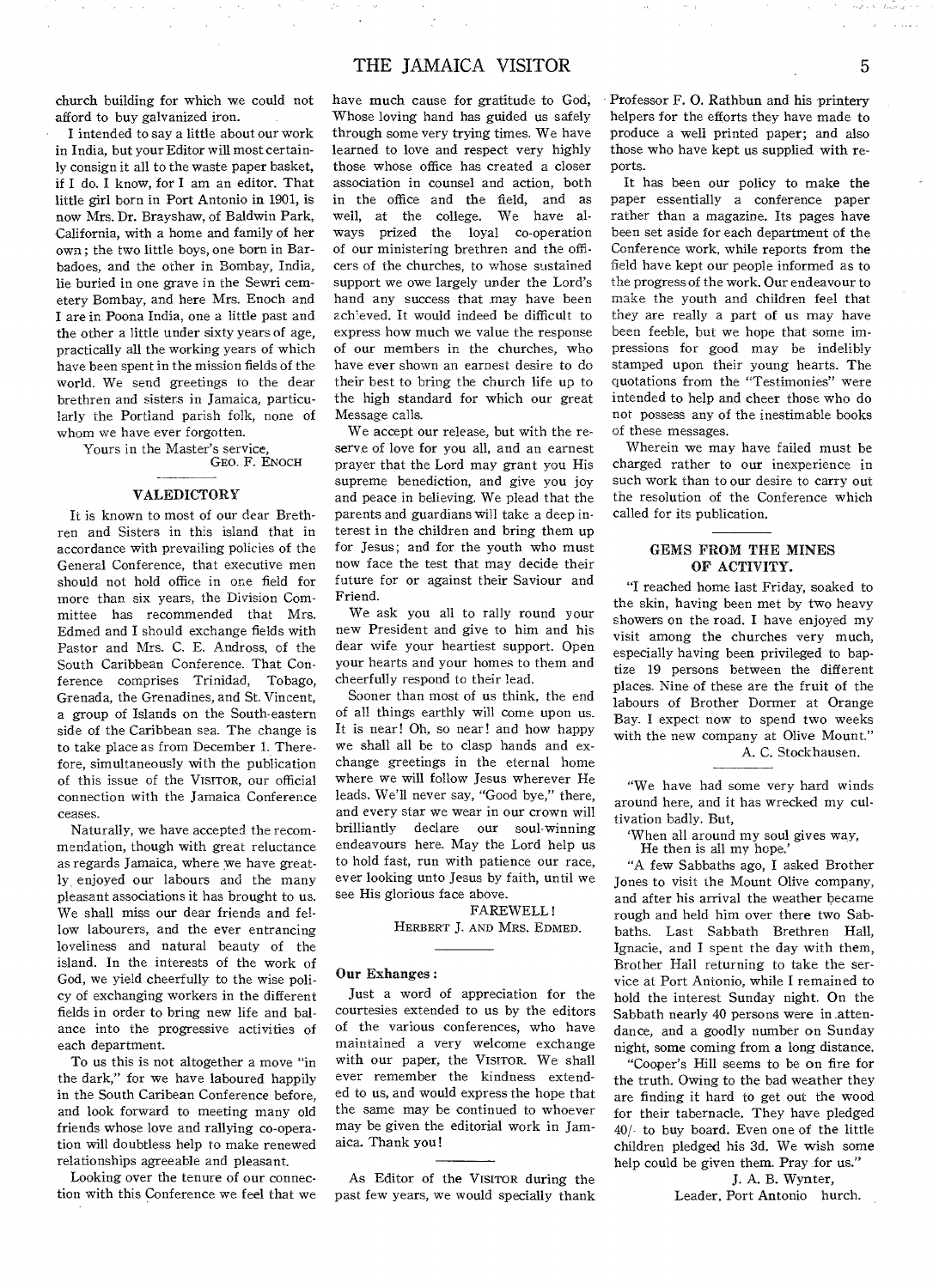The foregoing is a report of lay member of Port Antonio Church, and we certainly appreciate their earnest devotion.

Recently a few of our members have located at May Pen, and have begun to hold meetings in the hope of forming a new company. At present Brother Destoe, one *of* our *successful* colporteurs, is residing there.

Pastor and Mrs. B. A. Meeker were miraculously delivered from what might easily have been their death from an automobile accident. They were returning home from a Harvest Ingathering visit, when, on *crossing* Half Way Tree Road, a man driving a Ford car at great speed dashed broadside into their car. It was turned over on its side, and the one side smashed. The Ford car also was well punished by the driver's lack of driving manners. Sister Meeker was thrown clear over the back of the front seat, and was taken out from the back of the car, fortunately having escaped everything but a few scratches and a severe shock. Pastor Meeker was absolutely without any scratch. The old Dodge was placed right side up, and Pastor Meeker drove home, a pitiable object lesson of the wickedness of a careless driver, who had plenty of room to pass, and more time to slow speed and stop. Anyway, we feelingly praised the Lord for the deliverance of these two valuable workers, while we sympathize with them in their loss.

Our Mandeville College is now enjoying its long vacation. Its new year's term begins early in January, and our young people should now be preparing to enroll when school opens again. More of our youth would be saved to this message if they would spend a few years at the school.

The dates October 17 to 25 were important dates to this denomination, because on those dates the meetings of the Fall Council were held at Battle Creek, Mich., U. S. America. As we draw closer each year to the *close* of probation, and world conditions change so rapidly, these meetings assume an importance and create an interest that increases to the point of intensity. Since the last Fall Council, the whole structure of political and social progress has changed, not only in America, but in almost every country. Conditions are making the work of God more difficult, and the General Conference Committee has asked our Brethren to raise \$100,000 (£20,000) in the Week of Sacrifice, November 19-25.

We should surely bear our responsible men before the Throne of Grace and respond to their earnest appeals to help God's work forward.

Professor and Mrs. F. O. Rathbun spent the week-end from October 27, in Kingston. Rollington Pen benefited chiefly by hearing a very *suggestive* study at the Sabbath meeting in which Professor Rathbun reviewed the various uses of the word, "Abomination," as used in Ezekiel 9 : 4. The thought was developed that the word most frequently applies to a union of idolatrous practices with the worship of God, or a union of God's people with the world, thus polluting the purity and sublimity of true worship. Illustrating the thought, the Professor showed how men sometimes had shown their joy and praise in dancing. But dancing when perverted by the world's methods became abominable. Likewise the pictures that inspire a love of beauty and purity have been perverted and made abominable by the introduction of wordly vice and depredation. Good reading had been made detestable in the same way. The Babylon of Revelation 18 represents a church whose cup is full of such spiritual fornication, and that is why God's people are called upon to come out of her. The relation *of* a true child of God to those things is revealed by their sighing and crying for them, rather than by identifying themselves with them. The study was highly edifying and enjoyed by those who were present.

What is God saying to us in all these wild winds, deluging floods, and desolating storms ? 1933 will ever be remembered as prolific in tempests and drought, and we have had months of them one after another. The last has shown more power than others, though it, appears to have concentrated its worst on the West end. It has hit our Harvest Ingathering prospects, and those of our tithes and offerings. But have we paused to consider and pray over the question of CAUSES ? Manchester came in for it—"the worst storm of the year." No life was lost *as* far as we can learn, but many of our members have lost property and cultivation. Yet God has promised to rebuke the devourer when he would destroy our crops. God cannot fail—but somehow we have it from many that they have failed to be strictly honest with God. Amidst the howling winds and the splashing rains, emphasized by the flooded gullies, illuminated by vivid flashes of lightning, and underscored by the peals of crashing thunder, I hear that sweet voice whispering to us all: "Return unto Me, and I will return unto you. . . . Bring ye *all* the tithes into the storehouse, that there may be meat in

Mine house, and prove Me now herewith," (note the word, *now,)* "saith the Lord of hosts, if I will not open to you the windows of heaven, and pour you out a blessing, that there shall not be room enough to receive it." Mal. 3: 6-10.

But His message does not end there, for the next verse adds, "And I will rebuke the devourer for your sakes, AND HE SHALL NOT DESTROY THE FRUITS OF YOUR GROUND. . ."

NOW, dear Brother and Sister, just sit down, or get down on your knees, and ask the Lord to help you remember the relation that exists between you and the tithes envelope. If you do it first on your knees, we have no fear as to the result you will want to make things right between you and the Lord. Try it. In days of peril like these you cannot afford to leave God's ownership and partnership out of your reckoning.

Manchioneal Church was made happy on Monday, October 30, when Pastor A. C. Stockhausen baptized five adults, making twenty-four for the month.

Pastor A. C. Stockhausen is proceeding to Olive Mount to conduct a short series of meetings with the new company. Miss F. Morgan has consented to join the work there, and will assist with Bible work etc., during her vacation.

From Little London reports have *come*  that Leader Rashford's home as well as those of our brethren fell under the windpressure of the recent storm. Several families who had lost their all were living in the half finished church building, and great distress prevailed.

Southfield was one of the districts the hardest hit by this last hurricane. The people in the Pedro Plains report that every house was wrecked, and they are homeless and starving. Most of our members at Southfield suffered some loss. The home of our veteran Brother Parchment is lost. Friends had just carried out Sister Parchment when the structure collapsed. Had she remained a few minutes longer, her life would surely have been forfeited. Thus God cares for His own.

At March Town the home of Sister Innes did not escape, and much damage was done. We report with gratitude that the new March Town Church building withstood the storm, and is safe.

Owing to the unsettled weather, it has been almost impossible for the work to go forward on normal lines. Many of our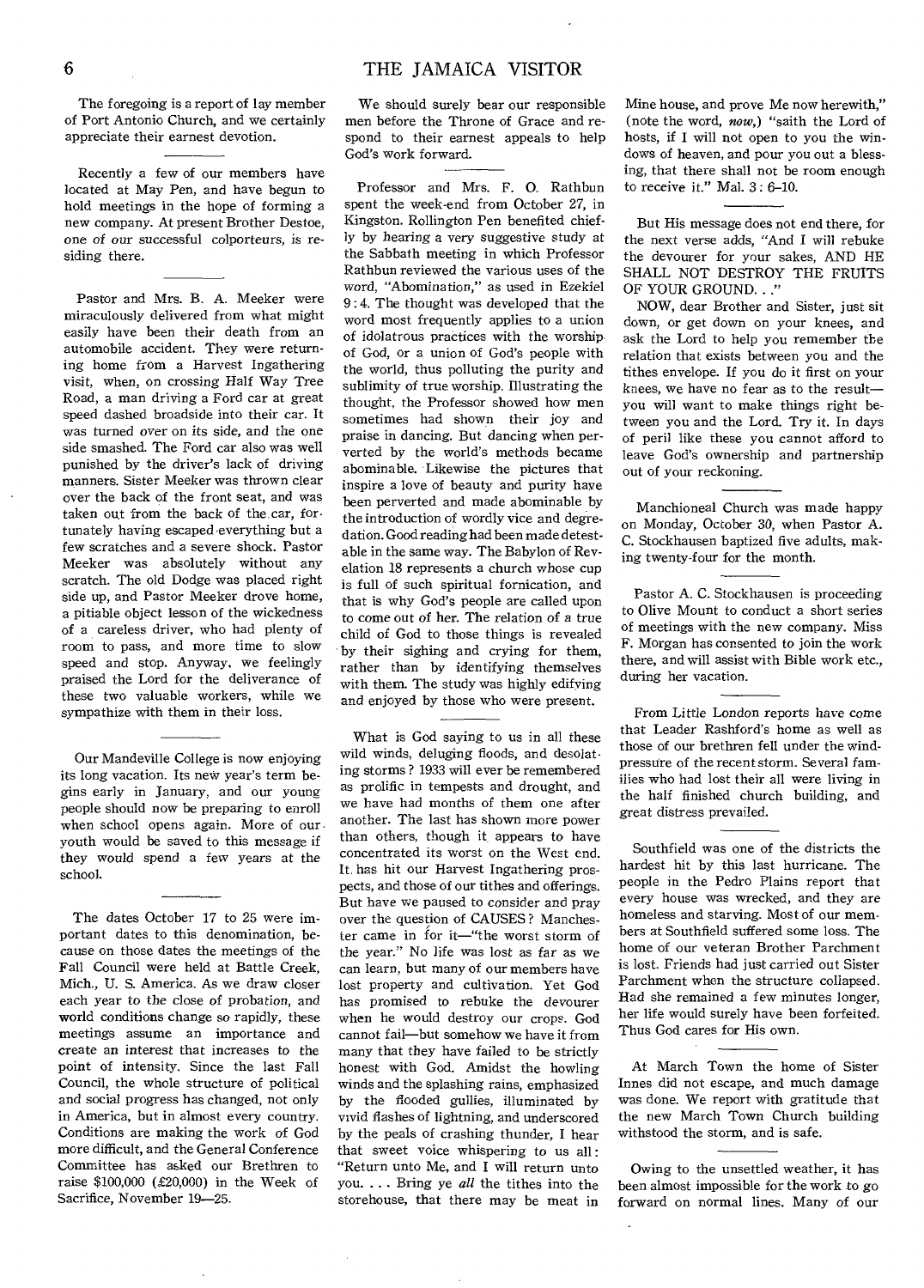churches have not held a meeting for several weeks. We are so happy that the Sabbath School and Home Missionary reports need not be reduced because of such conditions. If all would faithfully carry out the plan of the Home Sabbath School, and send the reports to the local church secretary each week, under such conditions that make it impossible to meet at the church, the goals can be reached, and no loss sustained in perfect attendance, etc.

Professor Shafer accompanied Pastor B. A. Meeker over the St. Ann's districts in the interests of the Harvest Ingathering. The storm came on and they had to return. They collected over £22, however, and hope when the weather settles to renew the effort.

Our people should unite with their neighbours in helping the officials in their endeavours to restore the country. We do not know just what the Government will do to help the people who have lost. But we urge our people to put in their applications promptly as the Government officials shall direct. In the recent storm in Kingston, some people were very slow in making known their losses to the officials, and failed to get any help from the Governor's relief fund. For this reason, we urge our people who have really suffered loss to follow this advice.

Brother Doran, of Beverly, bravely records his situation by writing as follows : "After the continuous rains seven streams have broken out under the hills of New Hall, flooding the property and completely surrounding my house. In some places the water is over 20 feet deep. I am marooned in here. The water in the public road, by my gate, is 8 feet deep and all traffic stopped.

Visiting Jointwood is out of the question, as water is 16 feet in some parts of the Siloah Road."

Owing to these conditions the President and Mrs. Edmed were forced to cancel a tour they had planned which included the above places. This they deeply regretted as it is their last opportunity to meet many of our dear people for the last time.

Speaking of the distress in the Spring Garden district, Sister H. P. Lawson says, ."I cannot begin to describe the conditions prevailing here, for they are not easily described."

A private letter from South Africa informs us that the weather over there is surprisingly different to that we are having in Jamaica. The absence of rain since last April has created a dry, dusty and arid condition that has become so acute that a national day of fasting and prayer was proclaimed in the Free State. Now that the scientists have discovered how to send our voices over the sea, maybe someone will find some way of conveying a more balanced supply of water over the world.

We were present at the ten minute service on Sabbath, Nov. 4, and heard the announcement that two-thirds of their Harvest Ingathering goal had been reached at our Spanish Town Church. This has been a hard campaign for them : the rains have blocked their roads, and washed out their plans, but with indomitable courage they are pressing forward with their characteristic push.

After several years of very faithful work at our Mandeville College as the Music teacher, Miss R. Harrison has relinquished the work with which she has been so intimately identified. Under her leadership the musical department of the College has grown in efficiency, and many have been the pleasures afforded appreciative audiences as they have listened to the productions of her department. As a token of esteem, Sister Harrison was presented with the value of a piano on leaving.

Sister Harrison's genial disposition has endeared her to all with whom she was associated, and her gentle and unassuming influence will be greatly missed. We wish her success in her new business.

Brother E. E. Parchment has our genuine sympathy in the loss which the storm wrought on the College farm. Nature has treated his endeavours with disappointing destruction several times this year; and now, just when a promising and compensatory crop was in sight, lo, another storm ! However, if the argricultural department suffers, the bakery springs into the perspective, so that in the aggregate, his department spells success.

This reminds us that the College reports show that a big delivery was recently made from the Woodwork department to one of the leading hotels in Jamaica, and in spite of prevailing distress, each of the industries is working full speed ahead. They have more orders than they can fill without extra effort. The Lord truly is blessing the industrial departments.

Congratulations to Professor and Mrs. L. L. Dunn, who have recently become the proud parents of a son. To the lad we bid a hearty welcome.

To our dear brethren and sisters who may have suffered loss of property or cultivation in the year's various and frequent visitations of hurricane, storm, and drought, we wish to extend our affectionate sympathy.

We realize that these things have brought upon you many hardships and heartaches, and we wish it were in our power to help relieve you from the shadows that have crossed your path. We may not be able to understand all these troubles, but we do know that our times are in God's strong hand, and that His unerring wisdom permits these things for a purpose, which we will understand hereafter. It is His love that permits our chastening. He prunes the fruitful bough that it may bring forth more fruit. But in these processes of purification and refinement, He tempers the wind to the shorn lamb, and will not suffer anyone to be tempted beyond his enduring powers. With every temptation he makes a way out, and gives grace sufficient for whatever each day may bring.

Viewing our time, the prophet Joel saw the rivers dry, the cattle moaning their last life-struggles into foodless pastures and death. He saw the seed rotted under the clods and the land desolated by armies of pestilences. Amidst all these tragic conditions, he saw revived worldwarriors marshalling for Armageddon. Truly this was a hopeless picture, but like a rift in the dark cloud and the bow of God's covenant, he resounded the promise: "But the Lord will be the hope of His people, and the strength of the children of Israel."

The prophet Habakkuk watched the same scenes in their appalling awfulness, and cried out for us, "Although the fig tree shall not blossom, neither shall fruit be in the vines; the labour of the olive shall fail, and the fields shall yield no meat (food) ; the flock shall be cut off from the fold, and there shall be no herd in the stalls; *yet will I rejoice in the Lord, I will joy in the God of my salvation."*  Hab. 3: 17, 18.

Let no one give way to despondency or murmuring. The God that fed Elijah is your God and mine, and He is just the same today.



# SHALL WE GIVE UP WORKING BECAUSE OF STORMS ?

Brethren, the work of God must not be left unfinished because of the difficulties which confront us in the way. The servant of the Lord has said, "The work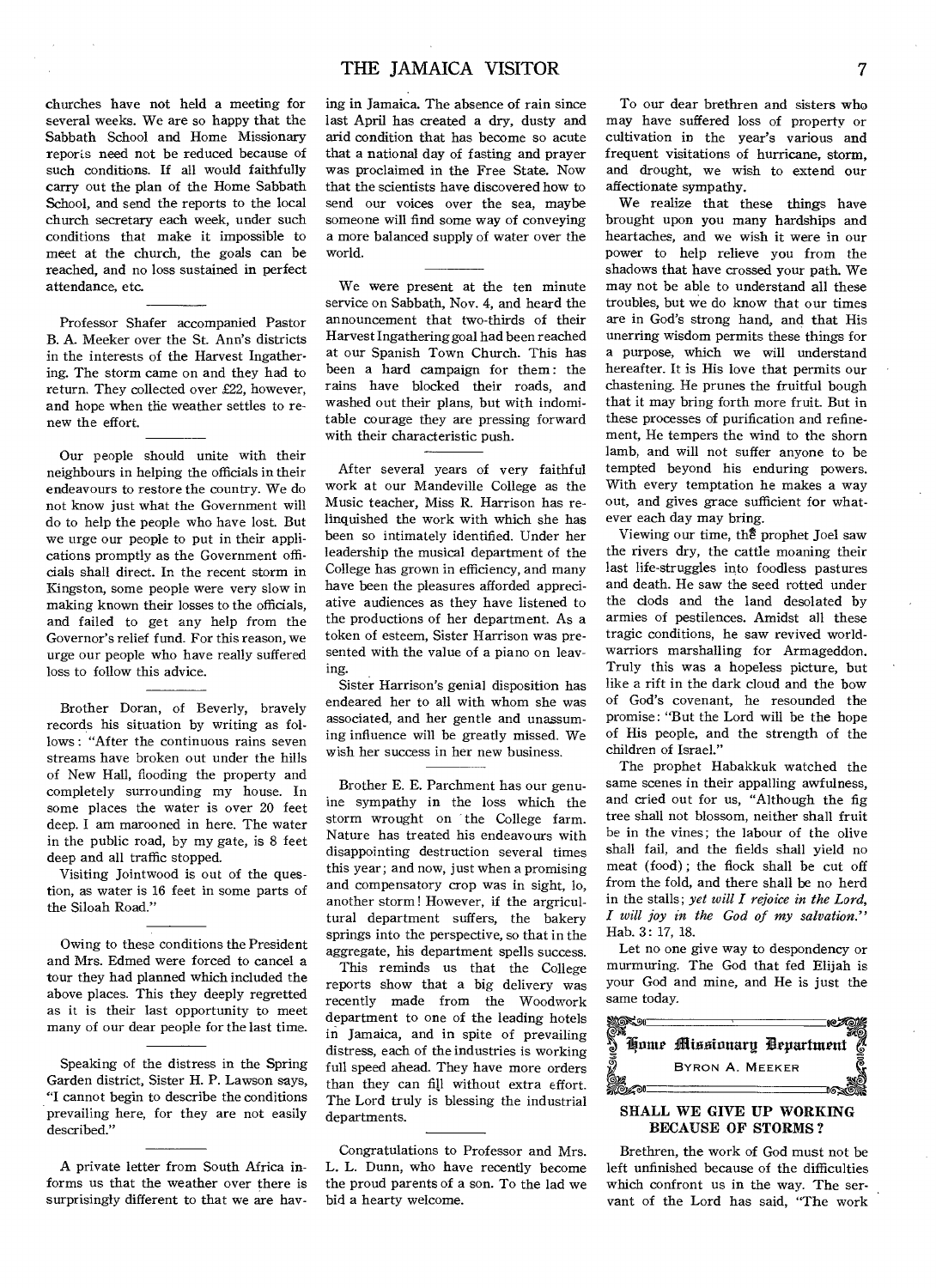which the church has failed to do in the times of peace and prosperity, she will have to do in a terrible crisis, under the most discouraging, forbidding circumstances." *Test. Vol.* 5, *p. 463.* 

Now is the time to show our faith in God's promises as never before. We cannot turn back, for the command of our Master is, "forward!" Again I quote from the writings of Mrs. E. G. White these encouraging words, "When in faith we take hold of His strength, He will change, wonderfully change the most hopeless, discouraging outlook. He will do this for the glory of His name. God calls upon His faithful ones, who believe in Him, to talk courage to those who are unbelieving and hopeless. May the Lord help us to help one another and to prove Him by living faith." *Test. Vol. 8, p. 12.* 

Still "The earth is the Lord's and the fulness thereof; the world and they that dwell therein." Ps. 24: 1. Our Father is rich. His resources are unlimited. More than any thing we should trust Him and depend upon Hin<sup>t</sup> for *strength* to carry out His will.

The Harvest Ingathering work is not finished until we have visited our neighbours and friends and laid before them the call of God. Our papers should be given out to leading men and women who will appreciate them. They may not be able to give in all cases but we should not allow our valuable papers to lay on the shelf unused. Let us consider the Harvest Ingathering a wider field of usefulness as a soul saving agency. If more souls are won what matters if funds are low ?

When we arise and do our part faithfully God will show us His salvation in a wonderful way. Oh that we may all behold His glory and weather every stormy wind that blows.

Those certificates are evidently attracting our people to greater endeavour in the Harvest Ingathering campaign. Thus far 67 persons have gained the prize that tell of their devotion to the Cause *of* God. The total amount sent in by these expressed in pounds sterling, is £199 (about \$995). Considering the financial crisis, the roads blockade, the loss of everything in the storms, etc., by so many families, we feel that this is something to be thankful for. It should encourage our entire membership to make this month a period of united, courageous, and determined effort. Never was there *greater* opportunity for our members to show their faith in God by cheering their neighbours and helping them with sympathy, prayer, and the evidence given in our magazine of the power with which

God is working for the uplift of the human race in heathen lands. So, take no time to sit down and reckon what you have lost. Go among the downcast and depressed and tell them what great things the Lord has done for you. This will comfort them, and help you to forget and take new courage. ED.

We earnestly request our Church officers to see that every magazine is distributed. More can be had if needed. Do not profane a Spiritual paper by using it for common purposes, or by letting them lie on shelves unused. They are sacred, and dedicated to God's *service.* Belshazzar the king was slain for using sacred vessels for profane purposes, and the Lord has not changed. Let every magazine be given out, even if the receiver does not donate. It may prepare them to donate next time. ED.

donate next time.<br>**November - 1962 - Montenante**<br>OS Subhath School Department<br>OS Subhath School Department Sabbath School Department .\_, mm Charles Communist Charles Charles Charles Charles Charles Charles Charles Charles Charles Charles Charles C<br>GM MRS. H. J. EDMED

Our Investment programme which was planned for Oct. 28th was not rendered on that day in many places owing to the bad weather, but reports have come in from a few schools who gave it on a later date. Brother Alfred Scott, the superintendent of the Manchioneal Sabbath School writes of a successful time on Nov. 4. Both Seniors and youth took part in the exercises and the hearts of all were made glad in listening to the reports of the various fields of the world, showirg how they deny themselves to give to the Investment fund. He says also that many who have never Invested before, pledged to swell the next Autumn collection.

Brother B. Grandison, superintendent of Ballimonay, rendered a similar report, and said that special mention was made of the large company of evangelists engaged in the proclamation of this message, and the necessity of our having the mind of Christ to co-operate with them through our means in giving the everlasting gospel to the world.

Sister C. I. Duhaney writes of the enjoyable time spent but regrets that they could not send in a larger offering. She feels everyone did his best. For the past six years Sister Duhaney has planted peanuts and sold magazines for the Investment fund.

At North St., Kingston, on Nov. 11th, the school rendered the Investment programme in a very acceptable manner, which was greatly enjoyed by all. We expect Brother E. E. Walters, the superintendent, had not had time to get his report in, but the above came to us

indirectly. The gifts to the Investment fund amounted to somewhat over £5. They also had their consecration service a week earlier. Officers and teachers took a great interest in preparing for this day, and the response on Nov. 4 was a very good one.

We paid a visit recently to the Spanish Town and Riversdale Sabbath Schools, and wish to commend the officers for the precision with which they carried out every part of the programme so that there was no overlapping, and the school was closed on time. We greatly enjoyed the time spent with both these schools.

The report of our Sabbath Schools for the third quarter of 1933 shows a little improvement on those of the first two quarters in both honour cards and offerings. We know our people have passed through very trying experiences on account of the drought and storms this year, and we are glad that notwithstanding the conditions that have prevailed, we can report a little progress. Sister D. L. Nelson of our Craighead Sabbath School writes that, owing to the bad roads, she had to walk 12 miles in order to get there to do her part on the programme. The Lord rewards such faithfulness we are sure.

We are happy to state too that every secretary got his report in on time for my summary, although the train service was very much interrupted.

# Report for Third Quarter, Ending Sept. 30, 1933.

| Number of schools                          | 110       |
|--------------------------------------------|-----------|
| Number reporting                           | 110       |
| Membership                                 | 5455      |
| Number entitled to Honour Cards            | 1048      |
| Number completing a yearly record          | 52        |
| For two years                              | 31        |
| For three years                            | 10        |
| For four years                             | 5         |
| For five years                             | 3         |
| For six years                              | 2         |
| Number taking the Teacher's                |           |
| <b>Training Course</b>                     | 100       |
| Offerings for the Twelve Sabbaths \$777.15 |           |
| Thirteenth Sabbath                         | 267.54    |
| Investment Fund                            | 17.94     |
| Birthday offerings                         | $8.03\,$  |
| Total                                      | \$1070.66 |

Publishing Department W. S. NATION

We are nearing the end of another year in which there are only a few more days of toil and labour. As one views the field it can be clearly seen that it is all white waiting to be harvested.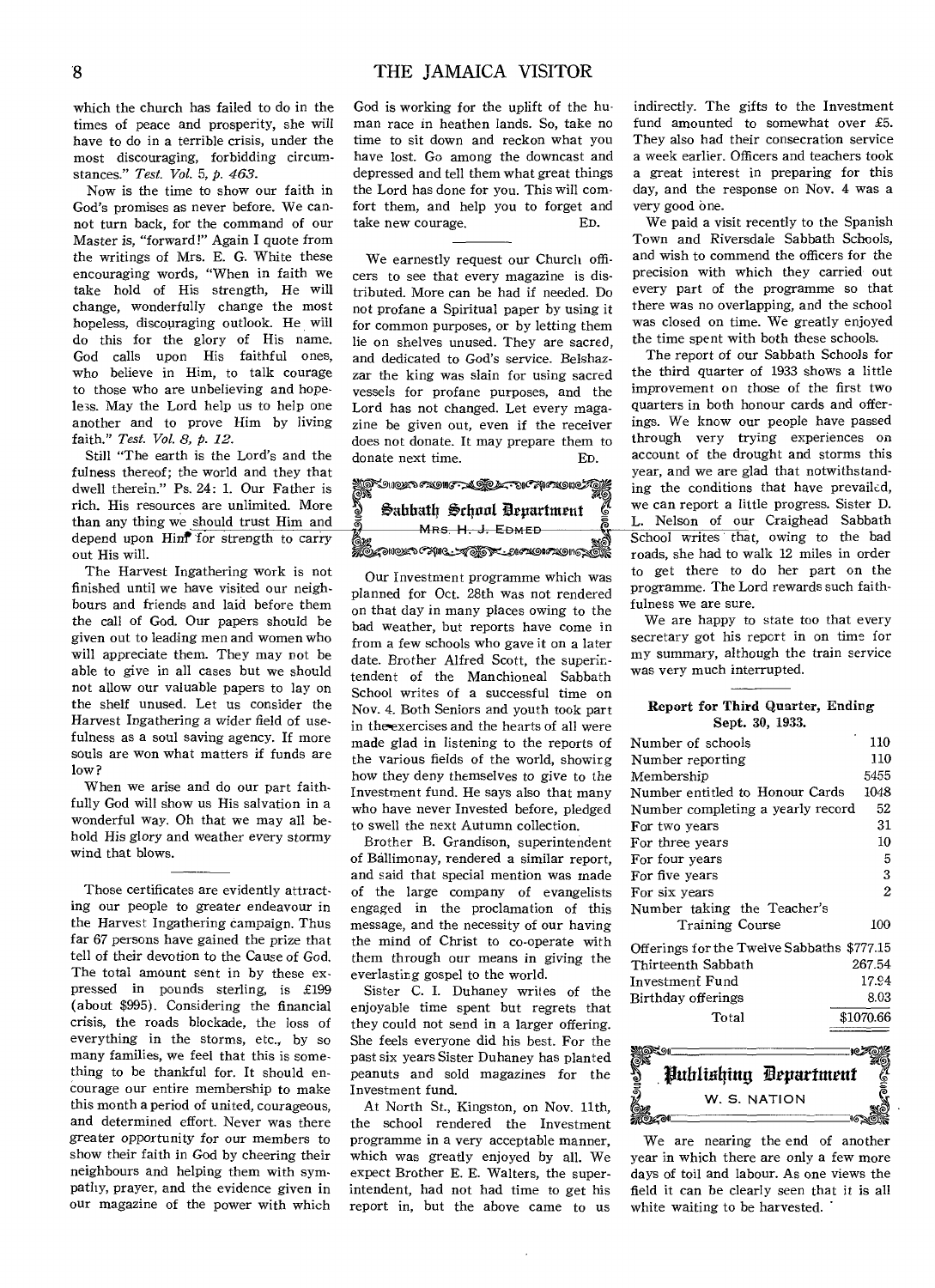The storm and flood with their disastrous effects are no hindrance to the Third Angel's Message. Rather they help men to decide for Truth; for when the judgments of God are in the land the inhabitants will learn righteousness. The destruction throughout the Island has provided plenty of work for the labouring man. Here is your opportunity, Colporteurs, to secure their orders for *Our Day in the Light of Prophecy* which is at a very low price. We must make a big drive and try to clear off as many as we can by the end of the year.

If the disaster has made any fainthearted, then take courage from the inspiration of your fellow comrade: "I am still on the go, in spite of storms and floods. The latter will only serve to unearth the hidden treasure (money), while the wind will bring the "quails" within reach of my hands. Tell the boys to get out and kill the "Quails" which the wind has carried down for them. This is God's time. Man's time is finished with. We can no longer have mechanical success. Sucess is now very truly Inspiration, plus Perspiration, plus Preparation, plus Persistency."

I believe that all my valiant "Scouts" will concur with the four last words of their brother "Scout." For without "Inspiration" no one can get a true vision of the work. Without "Perspiration" the goal will never be achieved. Without "Prepparation" there can be no great success, and without "Persistency" many will put off for a more convenient season. It truly takes these four important qualities to make a colporteur a real "Knight of the Prospectus."

#### WORDS OF CHEER FROM A COLPORTEUR

It can be clearly seen that the days of the ordinary booksellers are numbered. But the books of the colporteur of the Third Angel's Message are in greater demand. The recent storm that has destroyed life and property in Jamaica, with its accompanying floods and disasters, has caused men's hearts to become tender. Not a few who would not give a listening ear before are greatly stirred, as may be seen in their willingness to help others who have suffered.

Looking at the present situation from a missionary viewpoint what opportunities are ours! Doors that once were barred against us, are now open; smiles have welcomed our calls in the place of frowns, many who are poor in the riches of spirituality, but wealthy in this world's goods, desire enlightenment concerning the meaning of these things. We have just what they need and desire, and we must not yield to the suggestions that books cannot now be sold. Every calamity is a fresh selling point offering stronger appeals.

Colporteurs all, fresh courage take!

The times you so much dread Are big with mercy, and will break

In blessing on your head.

Let us each search our heart, and forsake everything that would hinder the free working of the Holy Spirit, WHO IS WITH US as we make our contacts with the people.

A. ERASTUS DAWKINS.

#### Colporteur Report October, 1933.

| <b>NAME</b>                  | HOURS | <b>SALES</b> | <b>DELIVERIES</b> |  |  |  |
|------------------------------|-------|--------------|-------------------|--|--|--|
| Cousins, C. S.               | 119   | 5, 0, 6      | 6.12.2            |  |  |  |
| Claypole, G. L.              | 35    |              | 4.15.0            |  |  |  |
| Dawkins. A.                  | 111   | 18.1.9       | 23.0.0            |  |  |  |
| Destoe. K.                   | 69    | 1.10.0       | 4.10.6            |  |  |  |
| Farrell. S.                  | 45    | 14.17.0      |                   |  |  |  |
| Have, N. E.                  | 40    | 4.3.0        | 10.12.9           |  |  |  |
| Hurst, B. E.                 | 30    | 26.0.0       |                   |  |  |  |
| Hutchinson, Florence         | 45    | 14.17. 0     |                   |  |  |  |
| Miller, H. G.                | 60    | 43.0.6       | 18.7.6            |  |  |  |
| Ricketts. C.                 | 36    | 2, 7, 0      | 16.12.0           |  |  |  |
| Wallace, R.                  | 16    | 5.5.0        | 8.0               |  |  |  |
| 11                           | 606   | £135. 1. 9   | £84.17.11         |  |  |  |
| - 04                         |       |              | 10.               |  |  |  |
| West Indian Training College |       |              |                   |  |  |  |
|                              |       |              |                   |  |  |  |
|                              |       |              |                   |  |  |  |

Wrst Indian Training College PROFESSOR **R. E.** SHAFER ≋তি∠েনা

#### WORK

# VIVIA A. EBANKS

The grand beginning of all things was work. By labour the Master Workman brought beauty out of chaos and perfection out of disorder. We are admonished to "study to work with our hands." A gentleman was created in the beginning, but he was not lazy. The Creator in His great economy designed that all should work. We are to follow the example of Him whose work it is to uphold the unnumbered worlds. Labour is one of the greatest blessings ever pronounced upon man.

One great writer gives the benefits of labour in these few words: "That which trains the hands to usefulness and teaches the youth to bear their share of life's burdens is most effective in promoting the growth of mind and character." The shunning of honest, hard toil by the present generation shows that there is a decay of the high mental powers with which man was originally endowed. Let boys and girls be taught the true dignity there is in labour. Paul, Dorcas, Elisha, and the Master were all toilers, and modern history does not reveal the name of a great man or woman who did not have a good attitude to labour. The wise man says that a wise woman eateth not the bread of idleness and shall be rewarded

by the praise of her work in her gates. The person who tills the soil faithfully need not envy a king, and let not the housewife forget that there is a lot of religion in a good loaf of bread. Good hard work was the prelude to the great achievements of David and Moses. Perhaps no one saw in these humble toilers one of the greatest leaders and one of the greatest kings and musicians the world has ever seen; but the hands that had become so adept at handling the shepherds' rods were qualified to wield successfully the sceptre of leadership and touch skillfully the chords of the harp. Work develops the practical wisdom we call common sense and teaches us to meet life's problems with a smile of victory or a strong look of determination. Work is degrading only when it is not performed just as near perfectly as it is possible for us to perform it, when the lowliest task is not done with our might. The famous painting, *Folded Hands,* is but the picture of hands resigned to humbler tasks when their owner's mind was not capable of guiding them in the work of a great artist.

> "Beautiful are the hands that do Work that is noble, good, and true, Moment by moment the whole day through."

Youth of the present day want to rise to the height of masters of the situation and not the slaves of drudgery. "He who recognizes science in the humblest work, will see in it nobility and beauty, and will take pleasure in performing it with faithfulness and efficiency." Those who finish only a theoretical course in college are not prepared to enter the great school of life, *whose* main subject is work, and from which there is no graduation. They discover too late that the world wants men who can make their great thoughts concrete by hard work. Failing to fulfill this requirement, they often drift into a life of shame and idleness—robbing the world and Jehovah of service.

Newman Hall challenges the accumulated philosophy and wisdom of the world when he exclaimed, "And who, contemplating the achievements, can deny that there is dignity in labour!" Work does the impossible and conquers the thing that cannot be put down. If we subtract labour from the world, we go hungry, unsheltered, uneducated, and uncultured; and we would be of men most miserable. The degree of civilization of a country is marked by the amount of, and attitude to, efficient labour. Civilization is the grand total of work. The tapering spire, the gorgeous palace, the marvels of transportation, the engineering skill of tunnels and bridges, the delicate metal threads of communication, and the ramifications of trade are a few of the things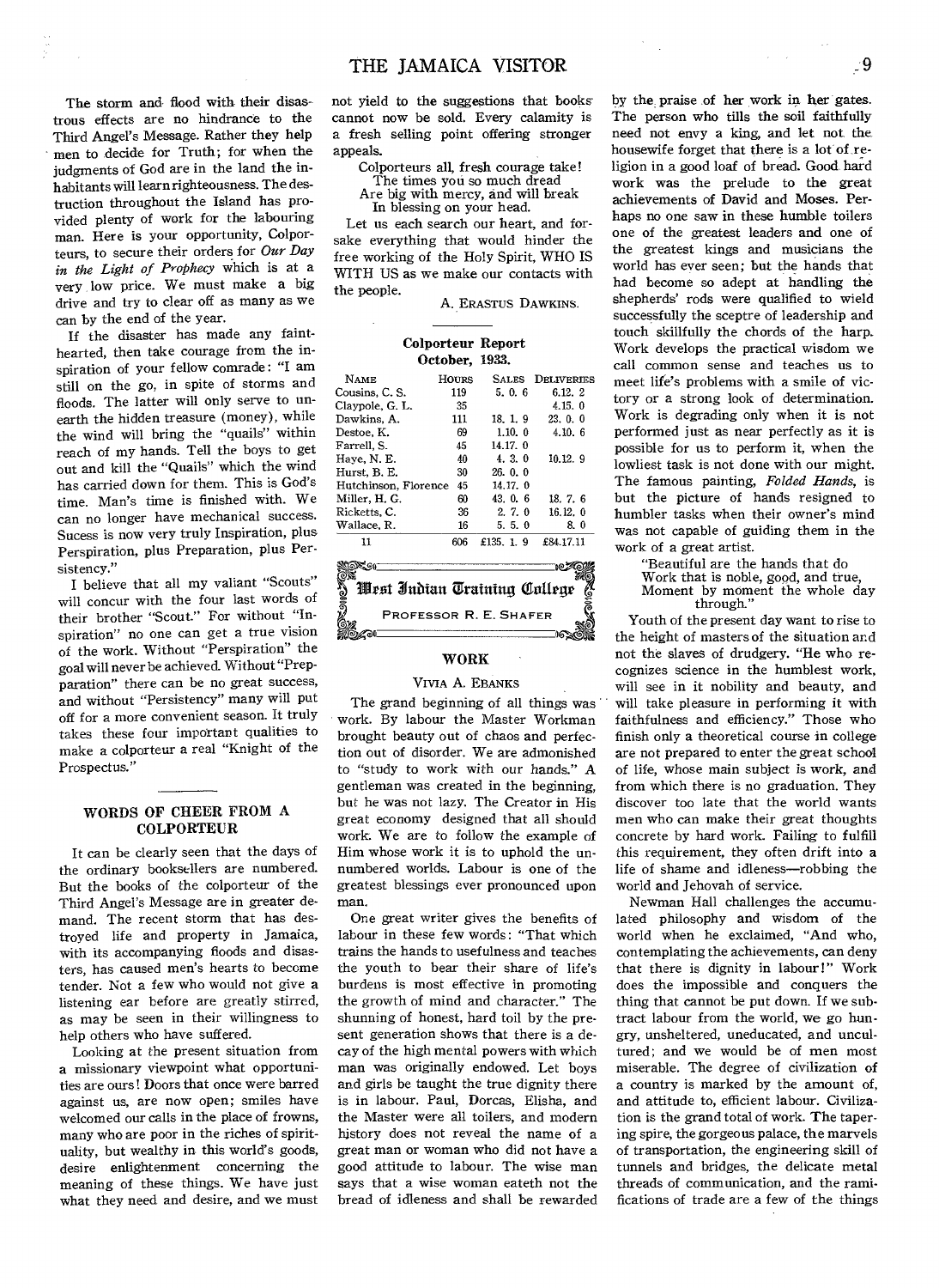that are brought into existence by the wizard, work. What is true of a city or a nation with regard to work is also true of each individual, for "service is the rent we pay for the space we occupy."

It was Carlyle who said that every man's work is born with him, and blessed is the man- who has found his work let him ask no greater blessedness. He also states that there is a perennial nobleness and even sacredness in work. There is a place in the workshop of life for each of us, and all honour to those who have found and are finding there places. I do not refer to the already running over seats of teachers, lawyers, nurses, doctors, and other so-called high-class workers. There is not enough space for all of us there ; and if we are to carry out the plan of our lives, we must be content to take our places in the more common walks of life. With the scales of prejudice removed from our eyes, we can see the dignity in sweeping a room, washing dishes, or scrubbing the floors. Again, borrowing Carlyle's words, we have: "There is always hope for the man who, not forgetful of his high calling, actually and earnestly works." Let us remember that all noble work is at first impossible; but there is no other way of making men and women out of us. The specimen of humanity who has not learned the blessedness of faithful work is not fit to be classed with the noble of earth.

Arduous toil carries with it its reward. This reward cannot be- counted in so many pound notes or bonds. The satisfaction of it is worth more than any money. Since work represents life, its re-Wards are priceless and cannot be reckoned in cash. If we work just to be seen, we might as well quit the business. The Apostle Paul says, "Not with eye-service as men pleasers." Judicious labour is a tonic; the feeble are made strong; the poor are made rich; and the wretched are made happy. In the hands of the student who is not rich, it is money. Labour gives that for which he has so longed, and that student leaves the halls of learning strong in muscle and mind. Any institution without work will become like Sodom and Gomorrah, whose chief sin was idleness and fulness of bread. It is a thousand pities that man can show so much intelligence in his inventions, and yet let the beasts of the earth use more sense than he when it comes to the question of work. The best kind of recreation is found in labour. The organized games should not be allowed to take the place of it. All classes of humanity may share the pure joy and real satisfaction of performing tasks faithfully.

- And now as the class of 1933 has gotten a visfen of what labour means to

humanity, we pause a moment to say good-bye. Worthy members of the Board and esteemed Faculty, we thank you for your interest, and in meeting the real burdens of life outside these walls, we hope to recognize the value of all your advice and interest. And you, fellow-students, your smiles and frowns, good and bad wishes, friendliness and coldness all mean the same tonight. Now we translate them all as brotherly lifts along the way.

Dear Alma Mater, The years are gone When you have mothered us. We leave your halls of learning Reluctantly. And determine Not by word or deed to blast Your fair name.

Parents and friends, you we always have with us. Good-bye to you would be useless, for the help you gave us during our school-days is but the prelude to what you will have to impart now that we are going "Out of the Harbour into the Deep." At this our Mizpah service, our parting wish to all is that we may meet again where we shall labour not in vain.



Dear Little Folks, It was one Sabbath evening when Celian and James took a walk from the camp among the mountains known as, The Mount 0' Sources. These mountains are 'so named because one of Africa's large rivers, the Tugela, rises there with a number of springs of clear water that bubble up among the rocks. Many storm clouds also commence to form from the mists which often look no larger than a man's hand, and high winds seem to burst through the narrow passages between the mountains. Everything one sees there is very wild, and to walk through these passes when the shades of evening mark the setting sun is too solemn and wierd to describe.

High peaks seem to pierce into the blue sky above. Others are covered as with Nature's table cloth, whose frilled edges seem to wave to the breezes that open them. Huge rocks hang over one's head as if to break loose and fall. Trees, whose branches echo with songs of a thousand free and pretty birds, cast their mellow shadows to soften the glare of the most brilliant sun. Curtains of monkey-rope festoon the spaces, drooping down into the sparkling springs beneath, and the solemn silence of some quieter spots is broken by the squawking of some toad, warning you to watch the path you tread. Ferns and flowers spread on the slopes like some graceful carpet wrought by

some angel hands. No man has planted them. And here, the two boys climbed and meandered until they were shut in a huge castle-like space surrounded by glistening granite that appeared to reach up to the heavens.

They had stopped to examine this impressive *scene.* Suddenly, far up on a rugged edge a huge eagle slowly and softly swooped round and round like an airplane. There was a loud screech, and it settled on what proved to be its nest. The boys put their glasses to their eyes and watched.

- "Look," said James, "I can see him scratching the nest, and it looks as if it is fighting another bird."

Celian thought for a moment, and then replied, "No, I don't think so. I think he is pushing one of the young ones out, and the young one does not want to leave home."

"Look man," said James excitedly. "See! There it falls out, and the old bird is flying away."

it. **Y>**  "I see," replied Celian, "the little bird is trying to fly, and it sometimes rises and then falls, but the mother bird seems to keep near to watch it. Maybe it will fall somewhere near us, and we can catch

Just then, the little bird seemed to get too tired to fly, and it came down lower and lower. The boys got ready to catch it, but it did not come near them. The old bird screeched something they could not understand, and the little one seemed to move away from them, until suddenly the mother swooped down with another screech, got under her young, and carried it on her big strong back to its nest.

This all happened in a very short time —quicker than it takes to tell it. They watched the mother as it appeared to make its little one comfy, and then they turned toward the camp to tell what they had seen.

They found the family waiting in their tent to close the Sabbath day with worship. The scenes they had just witnessed had prepared their hearts to sing,

- "Father I know that all my life,
- Is portioned out for me.
- The changes that are sure to come, I do not fear to see.
- I ask Thee for a present mind
- Intent on pleasing Thee.

"Now, lads, tell us what you saw during your walk this evening," said their father.

Celian then told the story, frequently interrupted by James to add something which he had omitted.

"Suppose we read for our closing lesson," said their father, "Deut. 32: 9-13." And as they read, this Scripture seemed more interesting than before.

[Continued on Supplement]